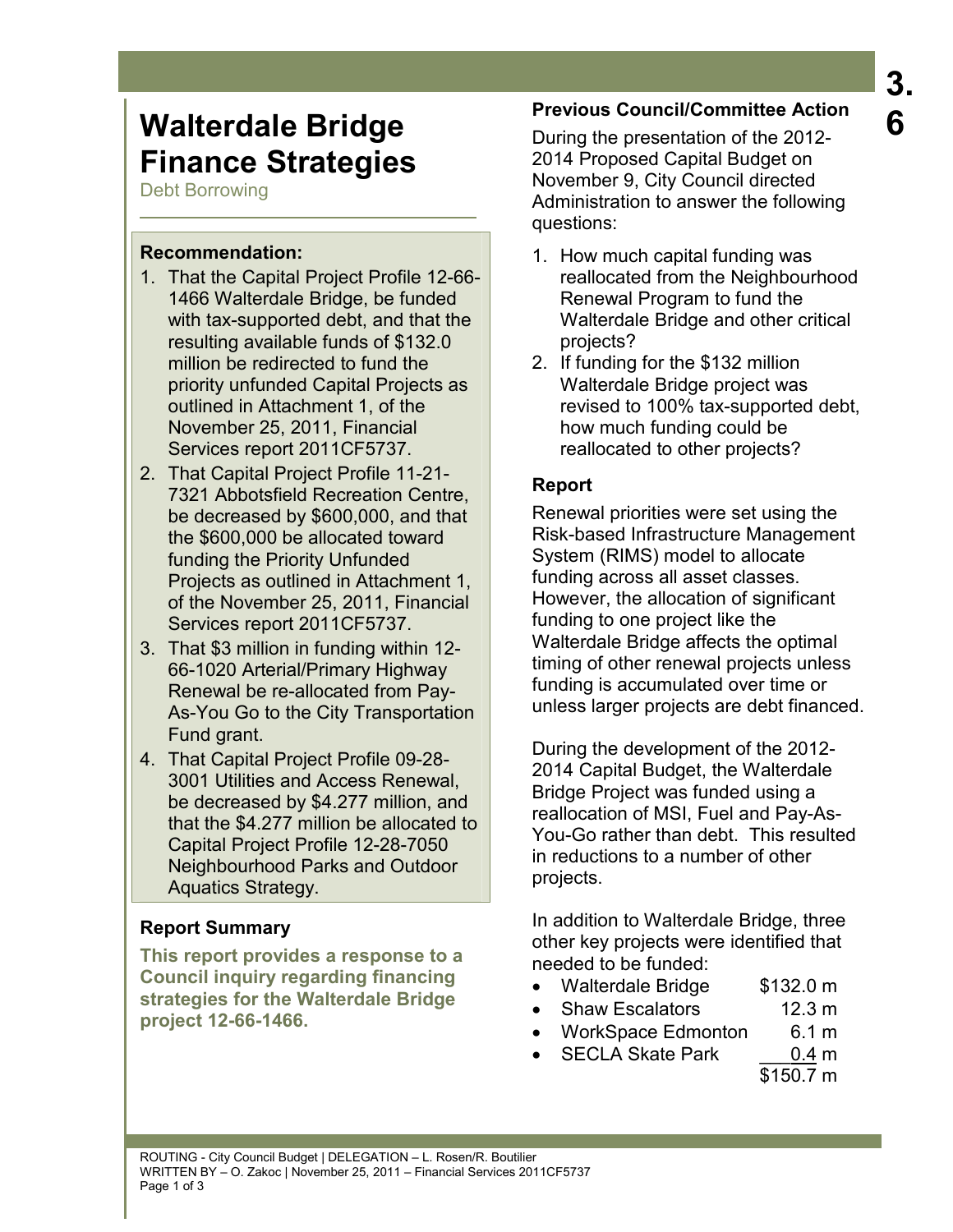#### Walterdale Bridge Funding

Currently, the \$132 million Walterdale Bridge project is funded with \$8 million in Pay-As-You-Go funding and \$124 million from the City Transportation Fund (Provincial Fuel Tax) grant. If financing for Walterdale were to shift to tax-supported debt, the City Transportation Fund grant would need to be reallocated to other eligible projects within the Transportation Services' Capital Program. This reallocation would free up MSI funds for use elsewhere.

The \$8 million in Pay-As-You-Go would be available for reallocation to other projects.

#### Pay-As-You Go Implications

Pay-As-You-Go is the only truly nonconstrained financing source available for capital projects and is used to fund grant ineligible expenditures for predominantly grant funded projects and projects that are totally ineligible for grants such as lower value projects within composite profiles such as Parks with individual projects under \$1 million.

If the Walterdale Bridge were to be funded through tax supported debt, the projects that could be added back into the 2012-2014 Capital Plan would be constrained by the amount of Pay-As-You-Go available.

In addition to funding freed-up as a result of the Walterdale Bridge, two other changes in funding are also identified:

1. Replacement of \$3 million in Pay-As-You-Go funding for Project 12-66- 1020 Arterial/Primary Highway

Renewal with City Transportation Fund

2. \$600,000 reduction in 11-21-7321, Abbotsfield Recreation Centre, to correct an error in funding requirements.

#### Neighbourhood Renewal

Although no projects related to the Neighbourhood Renewal Program were directly reduced to fund the Walterdale Bridge project, City Transportation Funding was moved from other bridge and arterial road projects to fund the Walterdale. In order to lessen the impact to bridge and arterial road projects MSI funding was moved from the Neighbourhood Renewal Program, leaving the program approximately \$30 million short of previously planned funding levels.

In order to return the level of funding in the Neighbourhood Renewal Program to previous levels, \$28.1 million of freed up MSI funds released through the recommended reallocations associated with the Walterdale Bridge project is recommended to be redirected to the Neighbourhood Renewal Program. As well, the report on the Westwood Transit Garage recommends the reallocation of \$1.874 million to the Neighbourhood Renewal Program to bring the total reallocation to Neighbourhood Renewal Program up to \$30 million.

This strategy makes up the Neighbourhood Renewal Program shortfall over 2012–2014. Therefore, if approved this strategy would eliminate the need to increase the dedicated tax levy from 1.5% to 2.0% each year for neighbourhoods. With the additional funds, the following changes would be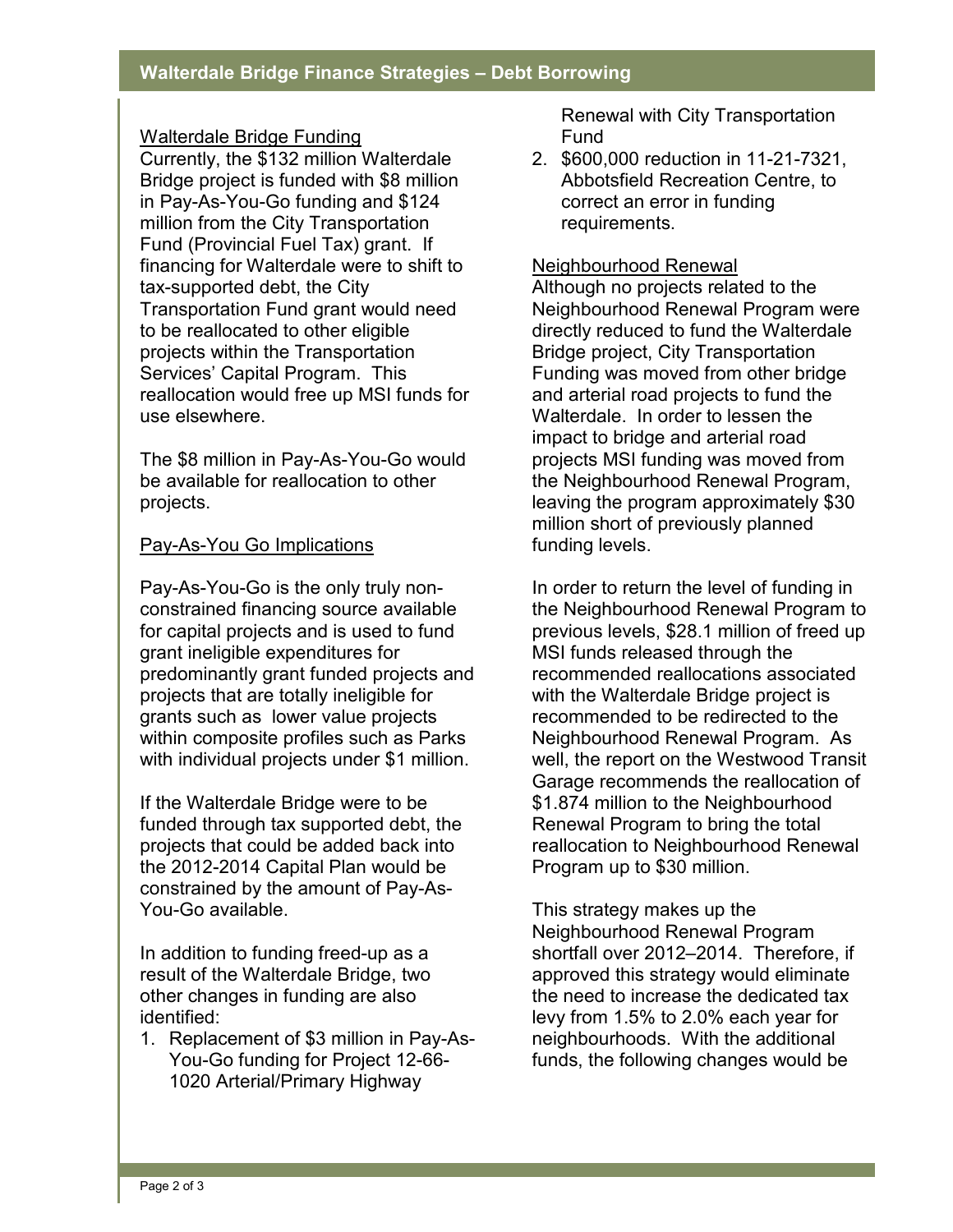made to the Transportation Renewal Program:

- Dovercourt restored from 2013 to 2012
- Terrace Heights restored from 2013 to 2012
- Grovenor and Hazeldean restored from 2014 to 2013
- Laurier Heights restored from 2015 to 2014

Administration has provided a list of recommended renewal projects that could be financed by these freed-up funds. The list includes the \$28.1 million for Neighbourhood Renewal Program and is provided in Attachment 1 for Council consideration.

It should be noted that the Neighbourhood Renewal Program is not eligible for City Transportation Fund.

#### Neighbourhood Park Development Program

Indirectly, by funding Walterdale Bridge with debt, funding sources totaling \$4.277 million from 09-28-3001 Utilities and Access Renewal can be reallocated to fund 12-28-7050 Neighbourhood Parks and Outdoor Aquatics Strategy. The rationale for this recommendation is supported in the Neighbourhood Park Development Program Report 2011CF3635. Approval of the first recommendation of this report would accomplish that transfer of funding.

#### **Policy**

Funding of Walterdale Bridge through debt complies with the City of Edmonton's Debt Management Fiscal Policy.

#### **Corporate Outcomes**

This report concentrates on the Corporate Goal of Ensuring Edmonton'

Financial Sustainability by contributing to the following Corporate Outcomes:

- The City has well managed and sustainable assets and services
- The City has a resilient financial position
- The City has balanced revenue streams that are sustainable

#### **Budget/Financial Implications**

- Shifting the funding for Walterdale Bridge to tax-supported debt will increase future debt servicing costs.
- The debt servicing would occur in years 2013 and 2014 with an estimated impact of borrowing \$132 million over 20-years requiring a 1.0% tax increase.

#### **Justification of Recommendation**

- 1. Debt financing Walterdale Bridge will result in Pay-As-You-Go funding and MSI funding being available to fund priority renewal projects.
- 2. A duplication of Pay-As-You-Go funding was identified upon review of capital profiles.
- 3. Freeing-up additional Pay-As-You-Go funding provides greater flexibility when developing project recommendations for Council consideration.
- 4. Reallocation to the Neighbourhood Park Development Program will enable the City to continue to partner with community organizations to construct new, local park and water features and amenities for the 2012- 2014 capital planning cycle.

#### **Attachments**

1. Recommended Projects for Freed Up Funds